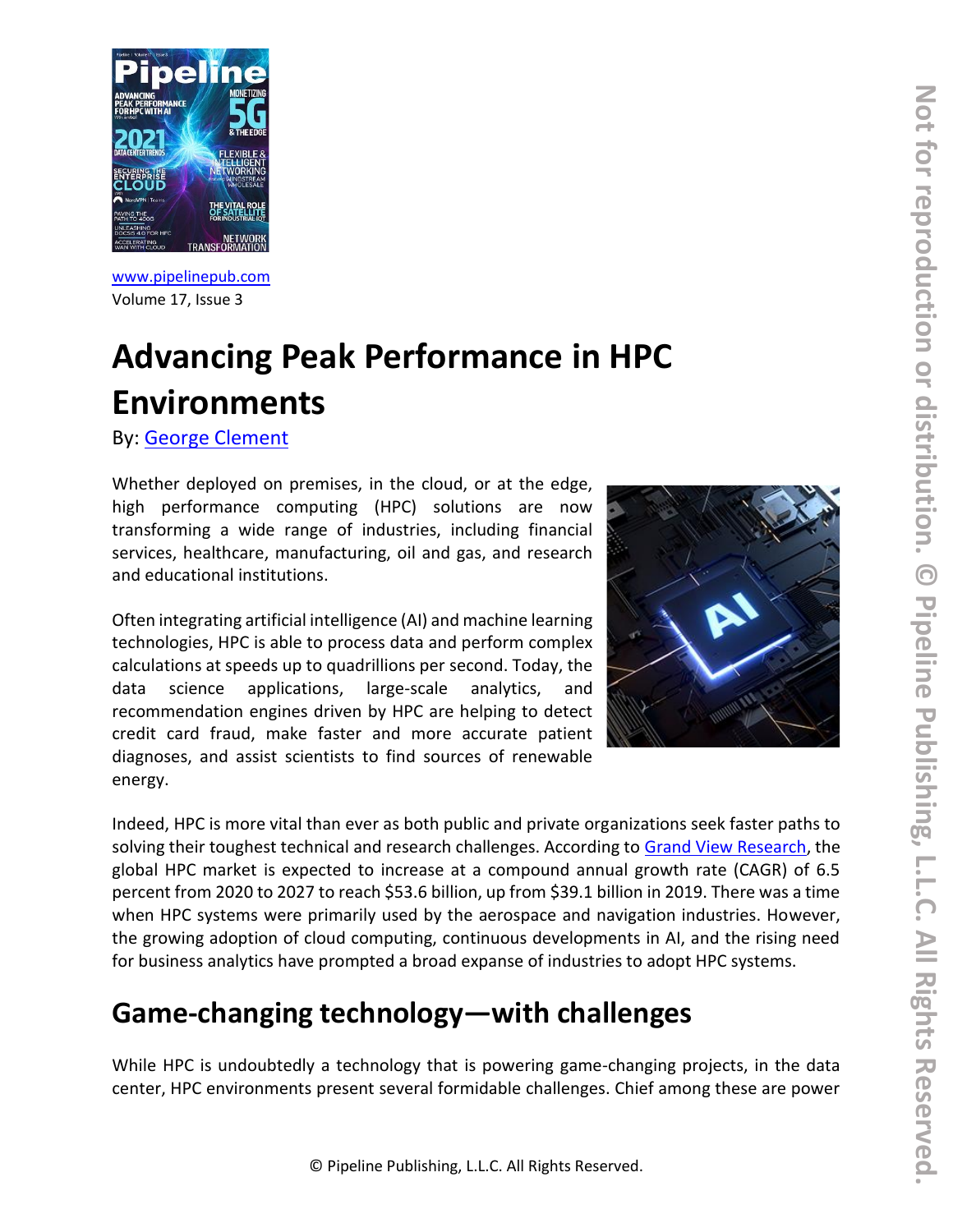requirements, which can mean high energy costs. HPC also requires denser banks of computer resources to increase capacity and reduce latency while minimizing floorspace. An HPC cluster can comprise hundreds or even thousands of compute servers, and in order to avert unplanned downtime, special consideration must be given to future-proofing as it relates to power availability.

Running a high-power-density HPC deployment also generates significant heat. In fact, due to the size of the compute workloads and density, servers in an HPC environment can run approximately 30 percent hotter than traditional computing platforms. Especially in an older data center where the cooling systems were designed to accommodate significantly lower power densities, HPC will expose ineffective or insufficient cooling capacity.

While large cloud and hyperscale data centers utilize ultra-efficient cooling systems, at legacy facilities, cooling alone can account for 30 to 40 percent of the power costs of the data center. To offset this liability, the common response is to overcool a facility. However, this leads to wasted electrical energy and an expansion of a data center's carbon footprint.

## **Real-time data and alerts**

Now that we understand some of the challenges that HPC presents to the data center, let's take a look at how one world-renowned research institute was able to gain real-time power, thermal, and utilization analysis in its high-performance computing environment, thereby improving server utilization and uptime.

The Institute for Health Metrics and Evaluation (IHME) is an independent global health research center at the University of Washington. The IHME provides rigorous measurement of the world's most pressing health problems and evaluates the strategies used to address them. IHME makes this information freely available so that policymakers have the evidence they need to make informed decisions about how to allocate resources to best improve population health.

The IHME IT staff deployed [Intel® Data Center Manager \(Intel® DCM\)](http://www.intel.com/dcm) to monitor more than 600 servers in its HPC data center environment at the university's colocation facility. Intel® DCM is a software solution that collects and analyzes the real-time health, power, and thermals of a variety of devices in data centers, providing the clarity needed to improve data center reliability and efficiency.

Staff installed Intel® DCM to gain greater insight into power demand, thermal efficiency, server utilization, and capacity planning. Intel® DCM does not require the installation of any software agents on managed nodes—and therefore does not impact performance.

The IHME IT team was immediately impressed by Intel® DCM's short learning curve, ease of use, and simplicity of deployment. Within hours, they were able to compile and aggregate actionable, real-time data from its collection of servers. Intel DCM eliminates the need for complex, devicespecific configuration, setup, or customization.